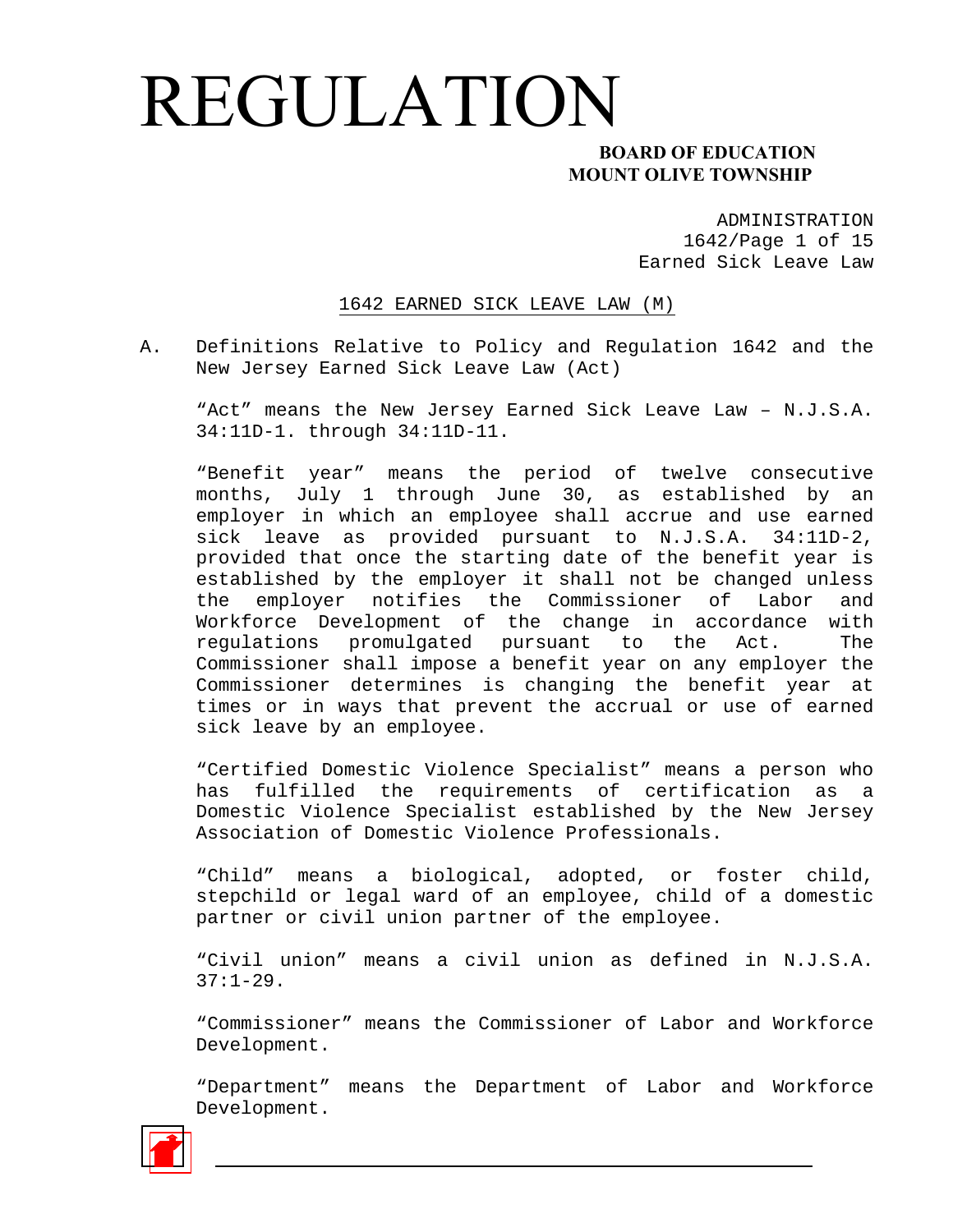#### **MOUNT OLIVE TOWNSHIP**

ADMINISTRATION 1642/Page 2 of 15 Earned Sick Leave Law

"Designated domestic violence agency" means a county-wide organization with a primary purpose to provide services to victims of domestic violence, and which provides services that conform to the core domestic violence services profile defined by the Division of Child Protection and Permanency in the Department of Children and Families and is under contract with the division for the express purpose of providing the services.

"Domestic or sexual violence" means stalking, any sexually violent offense, as defined in N.J.S.A. 30:4-27.26, or domestic violence as defined in N.J.S.A. 2C:25-19, and N.J.S.A. 17:29B-16.

"Domestic partner" means a domestic partner as defined in N.J.S.A. 26:8A-3.

"Employee" means, for the purposes of Policy and Regulation 1642, an individual engaged in service for compensation to a local school district, regional school district, county vocational school, or charter school of the State who is not provided with sick leave with full pay pursuant to N.J.S.A. 18A:30-2 or any other law, rule, or regulation of New Jersey and is eligible to accrue earned sick leave in accordance with the requirements of the Act.

"Employer" means, for the purposes of Policy and Regulation 1642, a local school district, regional school district, county vocational school, or charter school of the State who does not provide sick leave with full pay to an employee pursuant to N.J.S.A. 18A:30-2 or any other law, rule, or regulation of New Jersey and is required to comply with the requirements of the Act.

"Family member" means a child, grandchild, sibling, spouse, domestic partner, civil union partner, parent, or grandparent of an employee, or a spouse, domestic partner, or civil union partner of a parent or grandparent of an employee, or a sibling of a spouse, domestic partner, or

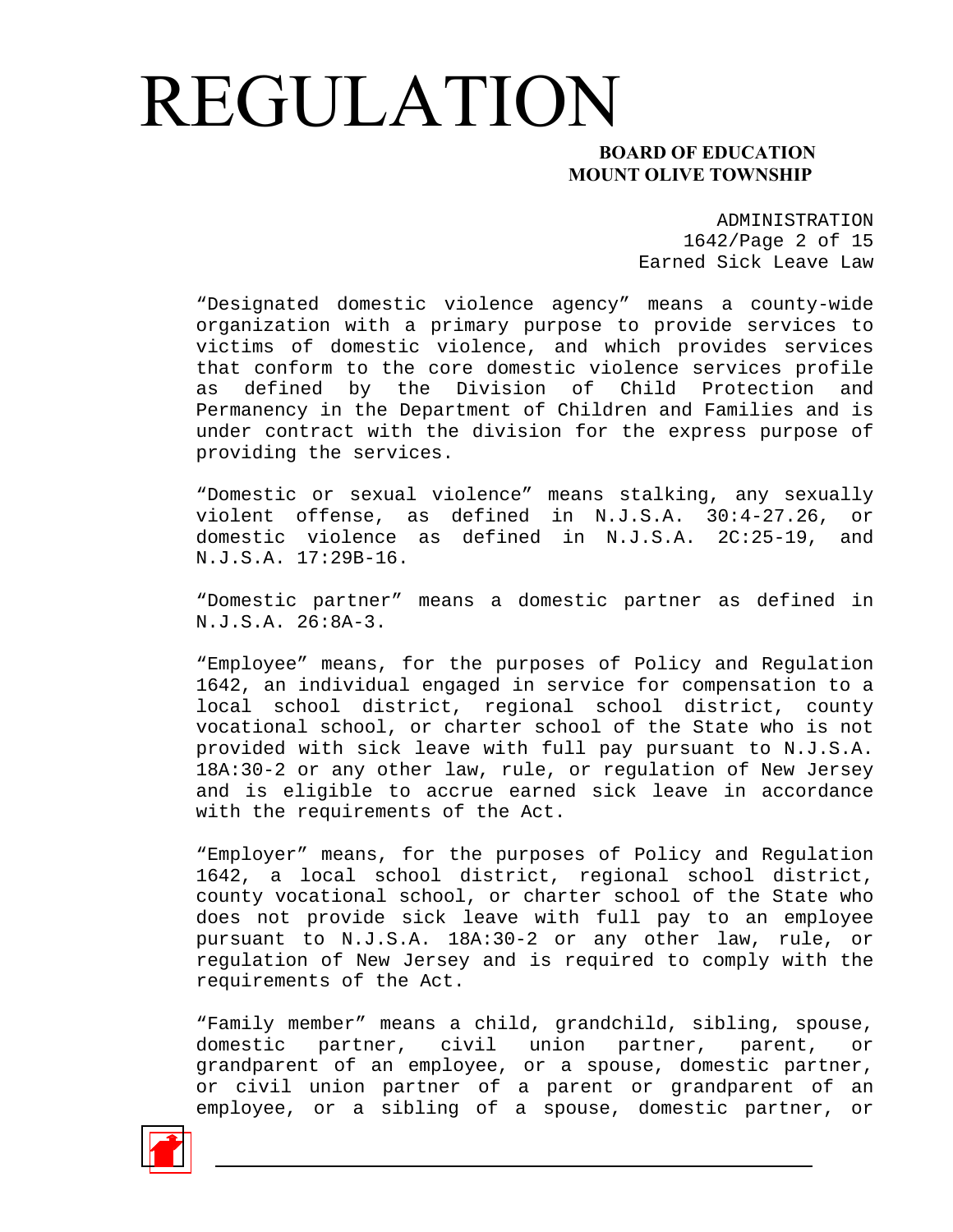#### **MOUNT OLIVE TOWNSHIP**

ADMINISTRATION 1642/Page 3 of 15 Earned Sick Leave Law

civil union partner of the employee, or any other individual related by blood to the employee or whose close association with the employee is the equivalent of a family relationship.

"Health care professional" means any person licensed under Federal, State, or local law, or the laws of a foreign nation, to provide health care services, or any other person who has been authorized to provide health care by a licensed health care professional, including but not limited to doctors, nurses, and emergency room personnel.

"Parent" means a biological, adoptive, or foster parent, stepparent, or legal guardian of an employee or of the employee's spouse, domestic partner, or civil union partner, or a person who stood in loco parentis of the employee or the employee's spouse, domestic partner, or civil union partner when the employee, spouse or partner was a minor child.

"Retaliatory personnel action" means denial of any right guaranteed under the Act and any threat, discharge, including a constructive discharge, suspension, demotion, unfavorable reassignment, refusal to promote, disciplinary action, sanction, reduction of work hours, reporting or threatening to report the actual or suspected immigrant status of an employee or the employee's family, or any other adverse action against an employee.

"Sibling" means a biological, foster, or adopted sibling of an employee.

"Spouse" means a husband or wife.

- B. Provision of Earned Sick Leave N.J.S.A. 34:11D-2
	- 1. The employer shall provide earned sick leave in accordance with the Act for each employee working for the employer.

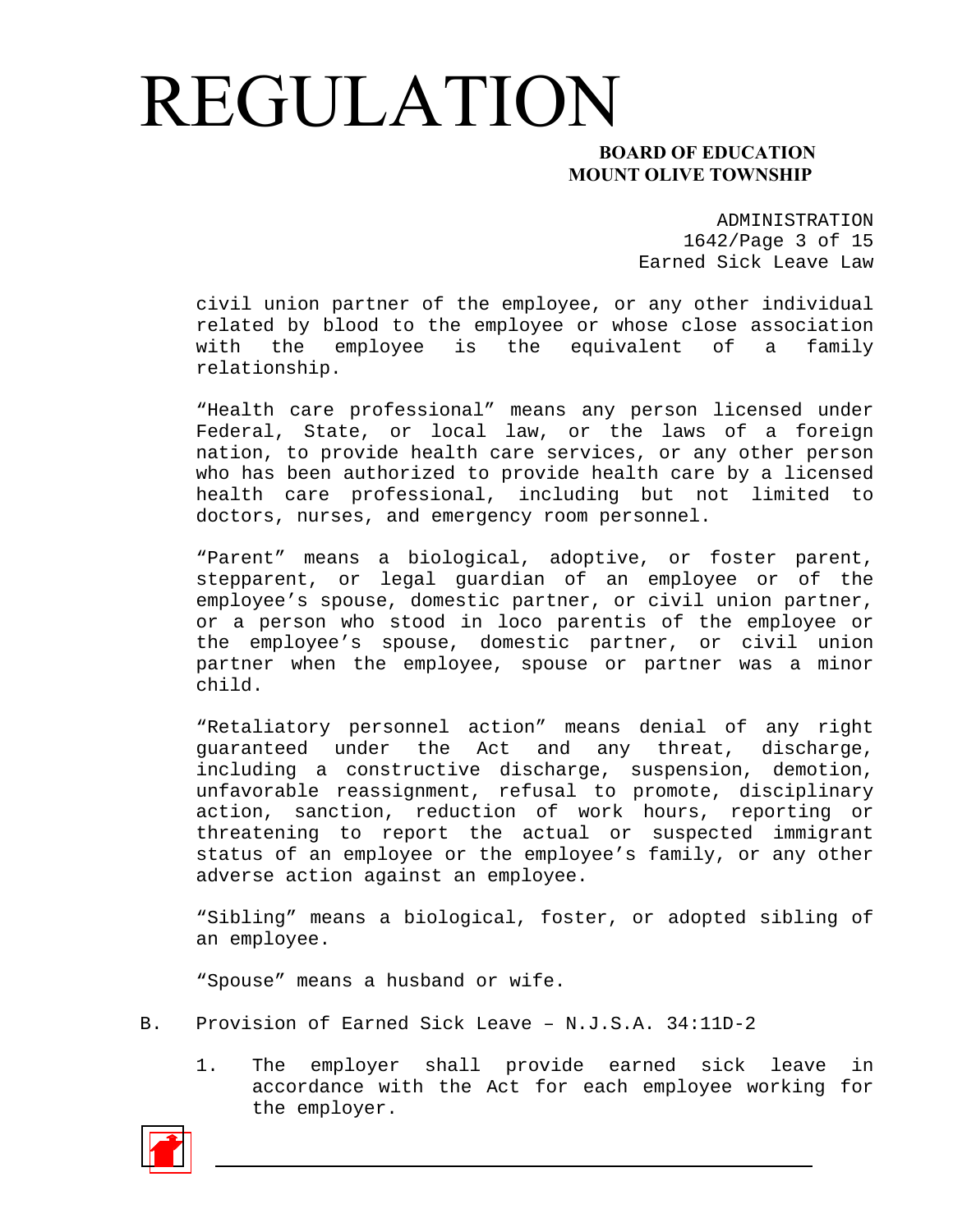#### **MOUNT OLIVE TOWNSHIP**

ADMINISTRATION 1642/Page 4 of 15 Earned Sick Leave Law

- 2. For every thirty hours worked, the employee shall accrue one hour of earned sick leave. The employer will not provide an employee their full complement of earned sick leave for a benefit year as required under N.J.S.A. 34:11D-2 on the first day of each benefit year in accordance with the Act.
- 3. The employer will not permit the employee to accrue or use in any benefit year, or carry forward from one benefit year to the next, more than forty hours of earned sick leave.
	- a. Unless the employee has accrued earned sick leave prior to October 29, 2018, the earned sick leave shall begin to accrue on October 29, 2018 for any employee who is hired and commences employment before October 29, 2018 and the employee shall be eligible to use the earned sick leave beginning on February 26, 2019 after the employee commences employment.
	- b. If the employee's employment commences after October 29, 2018, the earned sick leave shall begin to accrue upon the date that employment commences. The employee shall be eligible to use the earned sick leave beginning on the 120th calendar day after the employee commences employment.
- 4. The employer shall be in compliance with N.J.S.A. 34:11D-2 if the employer offers paid time off to an employee, which is fully paid and shall include, but is not limited to personal days, vacation days, and sick days, and may be used for the purposes of N.J.S.A. 34:11D-3 in the manner provided by the Act, and is accrued at a rate equal to or greater than the rate described in N.J.S.A. 34:11D-2.

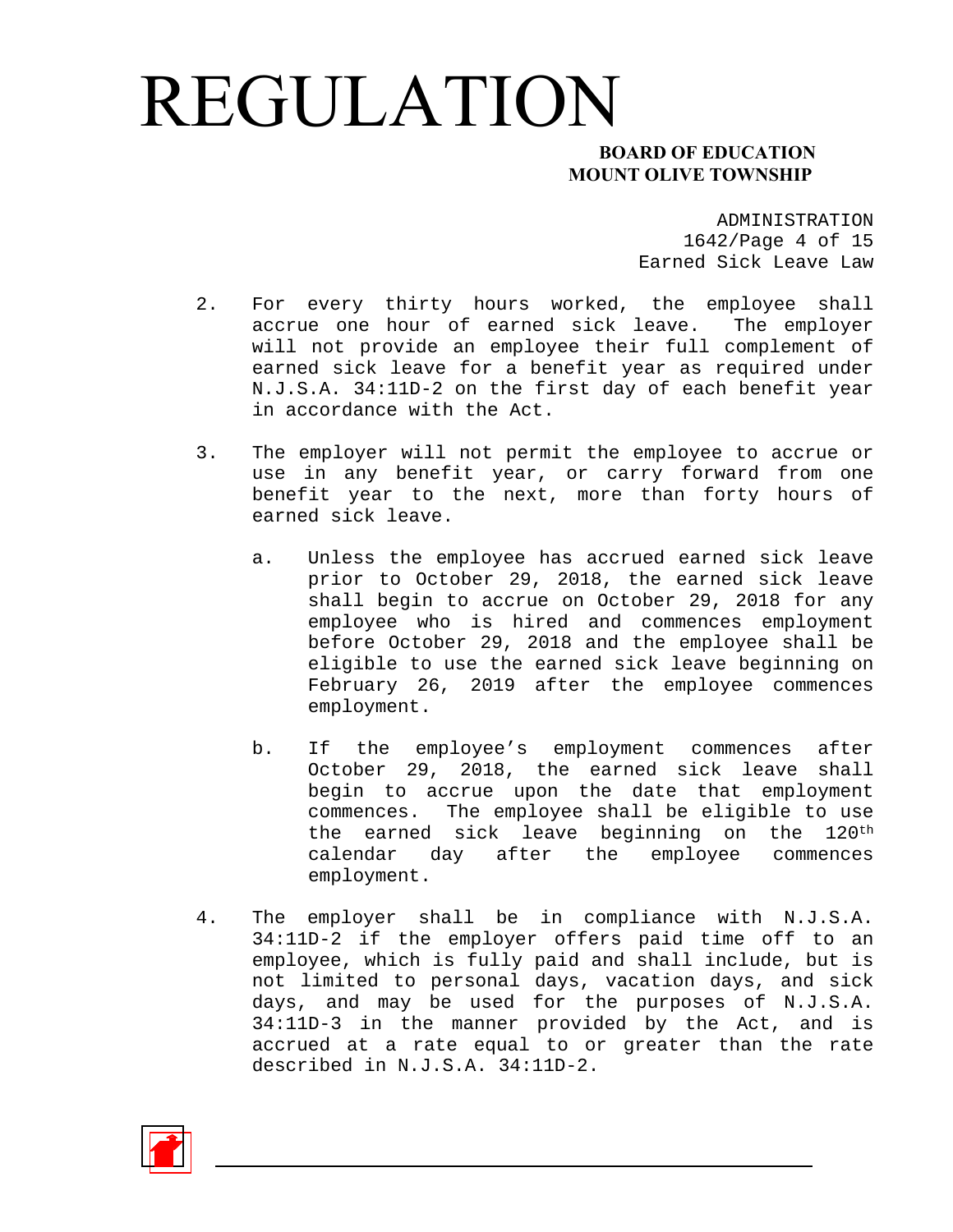#### **MOUNT OLIVE TOWNSHIP**

ADMINISTRATION 1642/Page 5 of 15 Earned Sick Leave Law

- 5. The employer shall pay the employee for earned sick leave at the same rate of pay with the same benefits as the employee normally earns, except that the pay rate shall not be less than the minimum wage required for the employee pursuant to N.J.S.A. 34:11-56a4.
- 6. Upon the mutual consent of the employee and employer, an employee may voluntarily choose to work additional hours or shifts during the same or following pay period, in lieu of hours or shifts missed, but shall not be required to work additional hours or shifts or use accrued earned sick leave. The employer may not require, as a condition of an employee using earned sick leave, that the employee search for or find a replacement worker to cover the hours during which the employee is using earned sick leave.
- 7. If an employee is transferred to a separate division, entity, or location, but remains employed by the same employer, then the employee shall be entitled to all earned sick leave accrued at the prior division, entity, or location, and shall be entitled to use the accrued earned sick leave as provided in the Act.
- 8. If an employee is terminated, laid off, furloughed, or otherwise separated from employment with the employer, any unused accrued earned sick leave shall be reinstated upon the re-hiring or reinstatement of the employee to that employment, within six months of termination, being laid off or furloughed, or separation, and prior employment with the employer shall be counted towards meeting the eligibility requirements set forth in N.J.S.A. 34:11D-2.
- 9. The employer may choose the increments in which its employees may use earned sick leave, provided that the largest increment of earned sick leave an employee may be required to use for each shift for which earned sick leave is used shall be the number of hours the employee was scheduled to work during that shift.

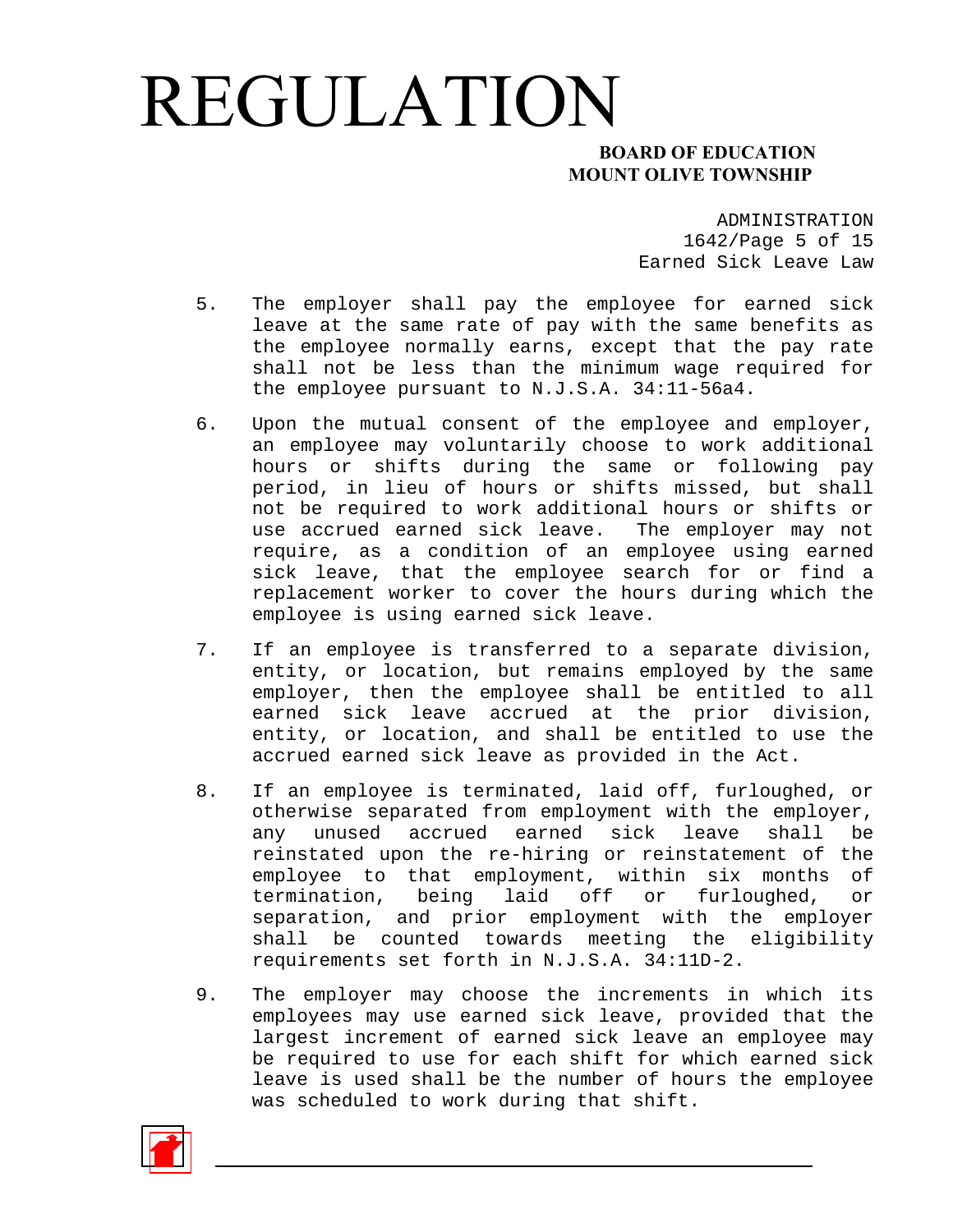#### **MOUNT OLIVE TOWNSHIP**

ADMINISTRATION 1642/Page 6 of 15 Earned Sick Leave Law

- C. Permitted Usage of Earned Sick Leave N.J.S.A. 34:11D-3
	- 1. The employer shall permit an employee to use the earned sick leave accrued pursuant to the Act for any of the following:
		- a. Time needed for diagnosis, care, or treatment of, or recovery from, an employee's mental or physical illness, injury or other adverse health condition, or for preventive medical care for the employee;
		- b. Time needed for the employee to aid or care for a family member of an employee during diagnosis, care, or treatment of, or recovery from, the family member's mental or physical illness, injury or other adverse health condition, or during preventive medical care for the family member;
		- c. Absence necessary due to circumstances resulting from the employee, or a family member of an employee, being a victim of domestic or sexual violence, if the leave is to allow the employee to obtain for the employee or the family member: medical attention needed to recover from physical or psychological injury or disability caused by domestic or sexual violence; services from a designated domestic violence agency or other victim services organization; psychological or other counseling; relocation; or legal services, including obtaining a restraining order or preparing for, or participating in, any civil or criminal legal proceeding related to the domestic or sexual violence;
		- d. Time during which the employee is not able to work because of:
			- (1) A closure of the employee's workplace, or the school or place of care of a child of an

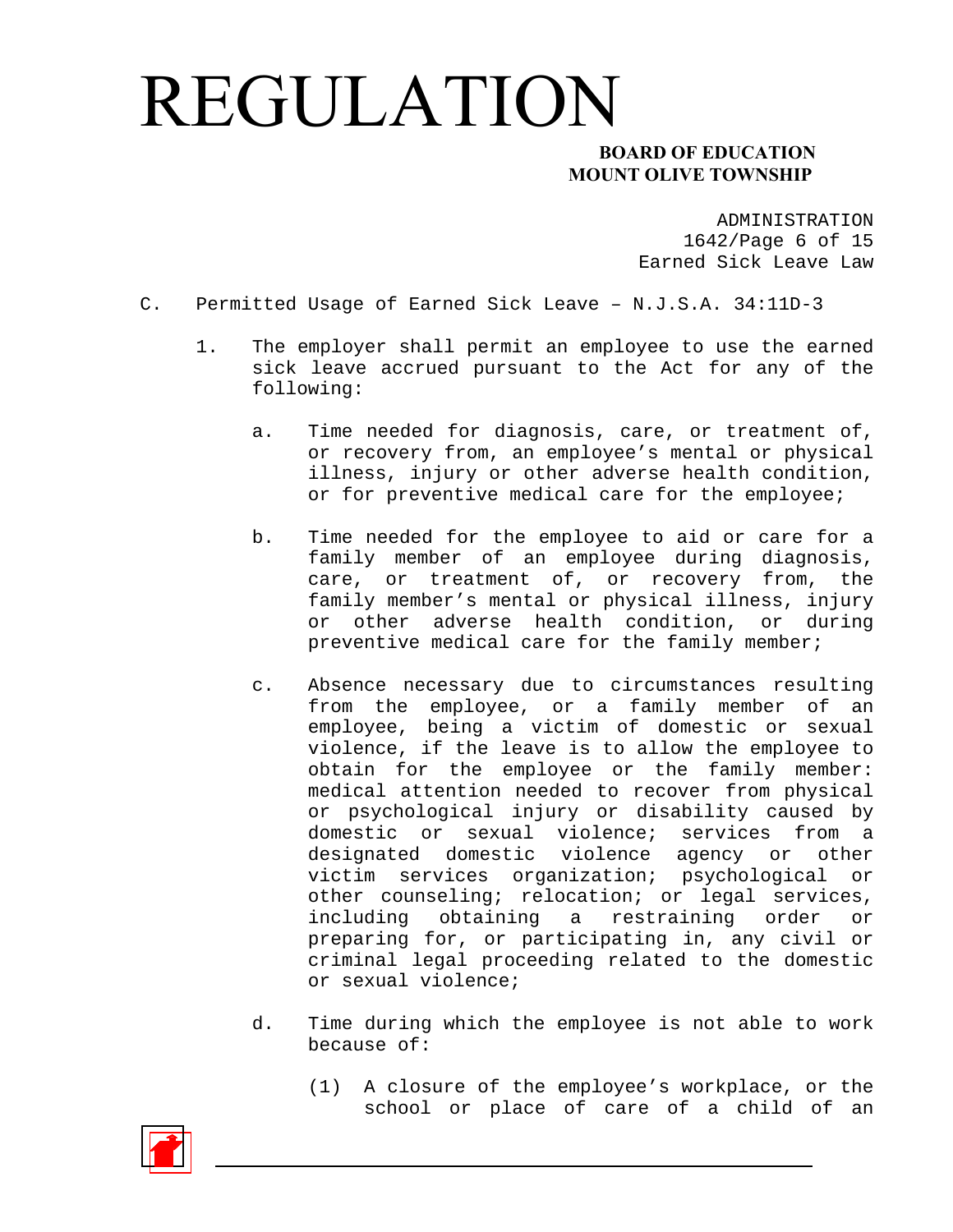#### **MOUNT OLIVE TOWNSHIP**

ADMINISTRATION 1642/Page 7 of 15 Earned Sick Leave Law

employee, by order of a public official or because of a state of emergency declared by the Governor of New Jersey, due to an epidemic or other public health emergency;

- (2) The declaration of a state of emergency by the Governor of New Jersey, or the issuance by a health care provider or the New Jersey Commissioner of Health or other public health authority of a determination that the presence in the community of the employee, or a member of the employee's family in need of care by the employee, would jeopardize the health of others;
- (3) A state of emergency declared by the Governor of New Jersey, or upon the recommendation, direction, or order of a healthcare provider or the New Jersey Commissioner of Health or other authorized public official, the employee undergoes isolation or quarantine, or cares for a family member in quarantine, as a result of suspected exposure to a communicable disease and a finding by the provider or authority that the presence in the community of the employee or family member would jeopardize the health of others; or
- e. Time needed by the employee in connection with a child of the employee to attend a school-related conference, meeting, function or other event requested or required by a school administrator, teacher, or other professional staff member responsible for the child's education, or to attend a meeting regarding care provided to the child in connection with the child's health conditions or disability.

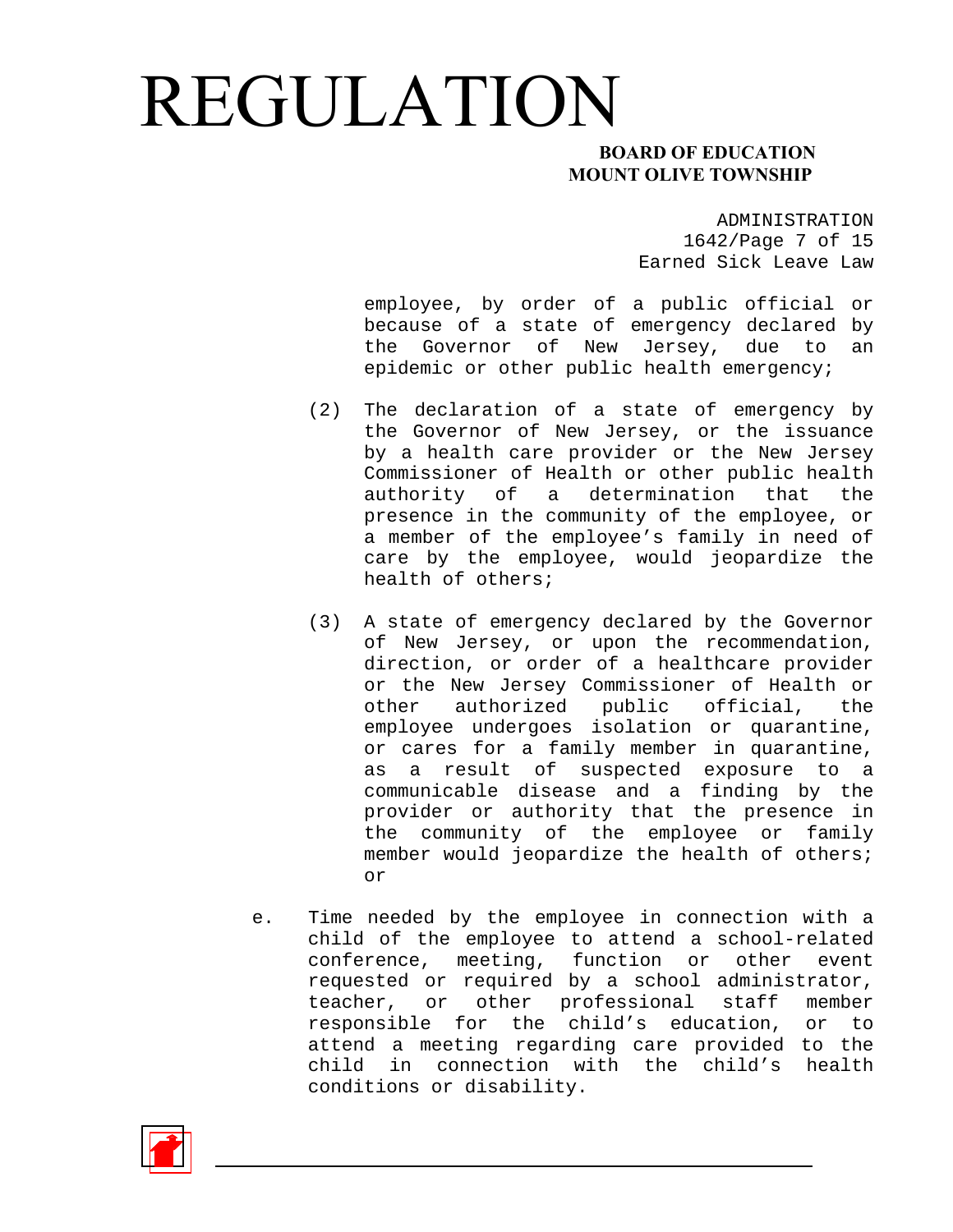#### **MOUNT OLIVE TOWNSHIP**

ADMINISTRATION 1642/Page 8 of 15 Earned Sick Leave Law

- 2. If an employee's need to use earned sick leave is foreseeable, the employer will require advance notice, not to exceed seven calendar days prior to the date the leave is to begin, of the intention to use the leave and its expected duration, and shall make a reasonable effort to schedule the use of earned sick leave in a manner that does not unduly disrupt the operations of the employer. If the reason for the leave is not foreseeable, the employer will require an employee to give notice of the intention as soon as practicable, if the employer has notified the employee of this requirement.
	- a. The employer may prohibit employees from using foreseeable earned sick leave on certain dates provided reasonable notice of these dates is provided to employees and the employer will require reasonable documentation if sick leave that is not foreseeable is used during those dates.
	- b. For earned sick leave of three or more consecutive days, the employer will require reasonable documentation that the leave is being taken for the purpose permitted under N.J.S.A. 34:11D-3.a. and C.1. above.
	- c. If the leave is permitted under N.J.S.A. 34:11D-3.a.(1) and C.1.a. above or N.J.S.A. 34:11D-3.a.(2) and C.1.b. above, documentation signed by a health care professional who is treating the employee or the family member of the employee indicating the need for the leave and, if possible, number of days of leave, shall be considered reasonable documentation.
	- d. If the leave is permitted under N.J.S.A. 34:11D-3.a.(3) and C.1.c. above because of domestic or sexual violence, any of the following shall be

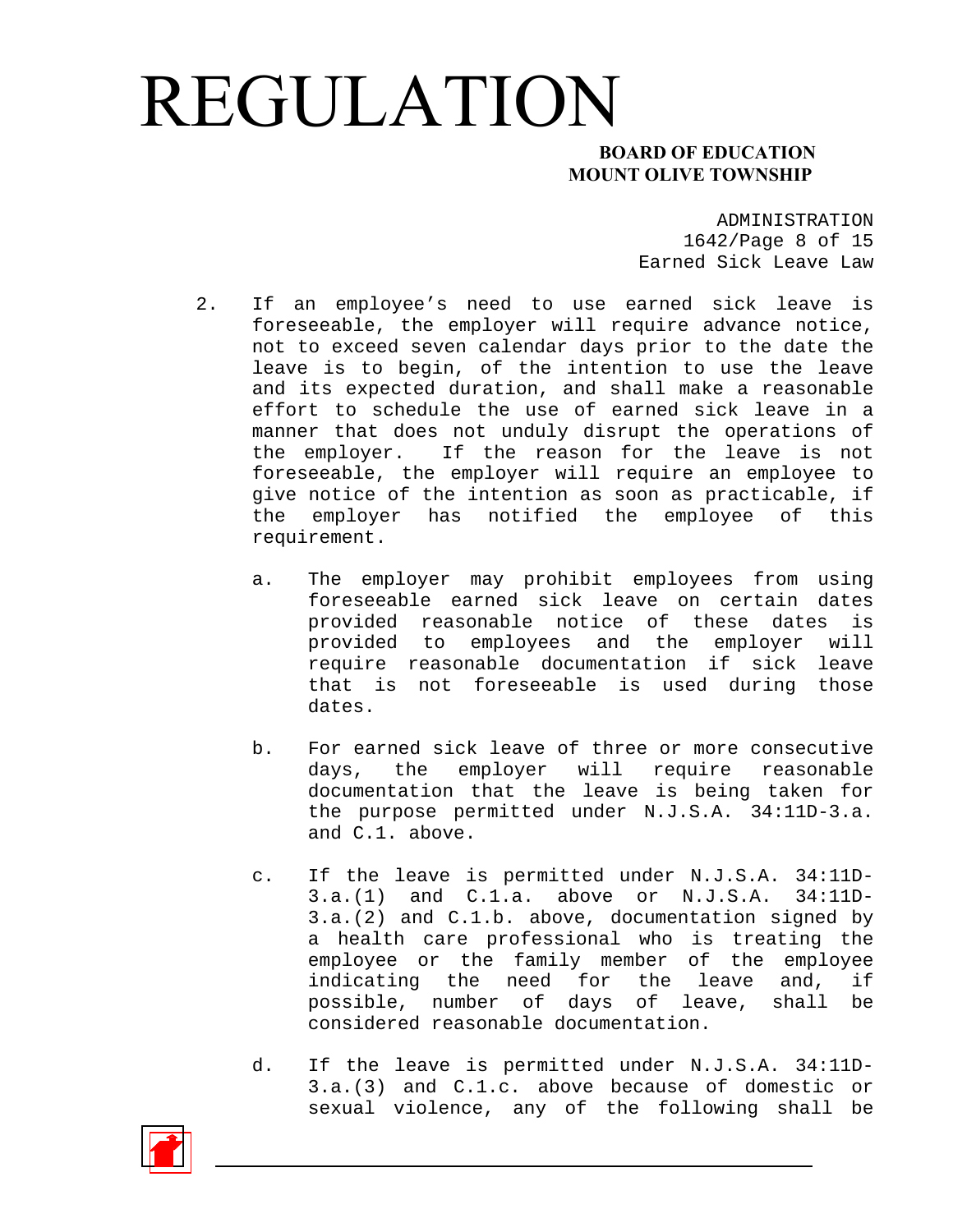#### **MOUNT OLIVE TOWNSHIP**

ADMINISTRATION 1642/Page 9 of 15 Earned Sick Leave Law

considered reasonable documentation of the domestic or sexual violence: medical documentation; a law enforcement agency record or report; a court order; documentation that the perpetrator of the domestic or sexual violence has been convicted of a domestic or sexual violence offense; certification from a certified Domestic Violence Specialist or a representative of a designated domestic violence agency or other victim services organization; or other documentation or certification provided by a social worker, counselor, member of the clergy, shelter worker, health care professional, attorney, or other professional who has assisted the employee or family member in dealing with the domestic or sexual violence.

- e. If the leave is permitted under N.J.S.A. 34:11D-3.a.(4) and C.1.d. above, a copy of the order of the public official or the determination by the health authority shall be considered reasonable documentation.
- f. If the leave is permitted under N.J.S.A. 34:11D-3.a.(5) and C.1.e. above, tangible proof of the reasons outlined in N.J.S.A. 34:11D-3.a.(5) and C.1.e. above shall be considered reasonable documentation.
- 3. Nothing in the Act shall be deemed to require the employer to provide earned sick leave for an employee's leave for purposes other than those identified in N.J.S.A. 34:11D-3, or prohibit the employer from taking disciplinary action against an employee who uses earned sick leave for purposes other than those identified in N.J.S.A. 34:11D-3.

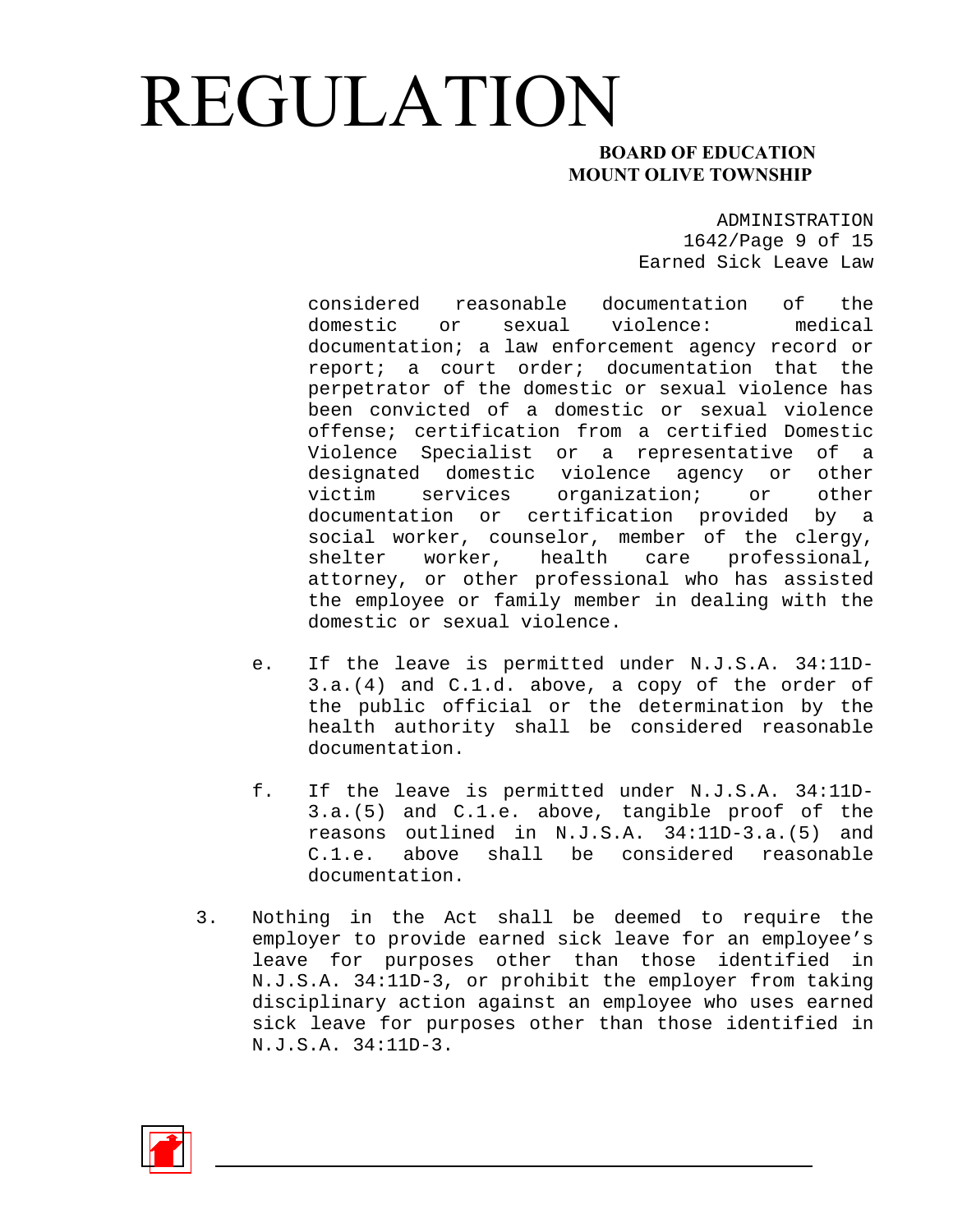#### **MOUNT OLIVE TOWNSHIP**

ADMINISTRATION 1642/Page 10 of 15 Earned Sick Leave Law

- 4. The employer will not pay an employee for unused earned sick leave at the end of the benefit year pursuant to N.J.S.A. 34:11D-3.c.
- 5. Unless the employer's policy or a collective bargaining agreement provides for the payment of accrued earned sick leave upon termination, resignation, retirement, or other separation from employment, an employee shall not be entitled under N.J.S.A. 34:11D-3 to payment of unused earned sick leave upon the separation from employment.
- 6. Any information the employer possesses regarding the health of an employee or any family member of the employee or domestic or sexual violence affecting an employee or employee's family member shall be treated as confidential and not disclosed except to the affected employee or with the written permission of the affected employee.
- D. Retaliation, Discrimination Prohibited N.J.S.A. 34:11D-4 and N.J.S.A. 34:11D-12
	- 1. No employer shall take retaliatory personnel action or discriminate against an employee who accrues sick leave under the Act because the employee requests or uses earned sick leave either in accordance with the Act or the employer's own earned sick leave policy for employees covered under the Act. Any complaints alleging a violation of the Act shall be filed in accordance with the provisions of N.J.S.A. 34:11D-4.
		- a. The employer shall not count earned sick leave taken under the Act as an absence that may result in the employee being subject to discipline, discharge, demotion, suspension, a loss or reduction of pay, or any other adverse action.

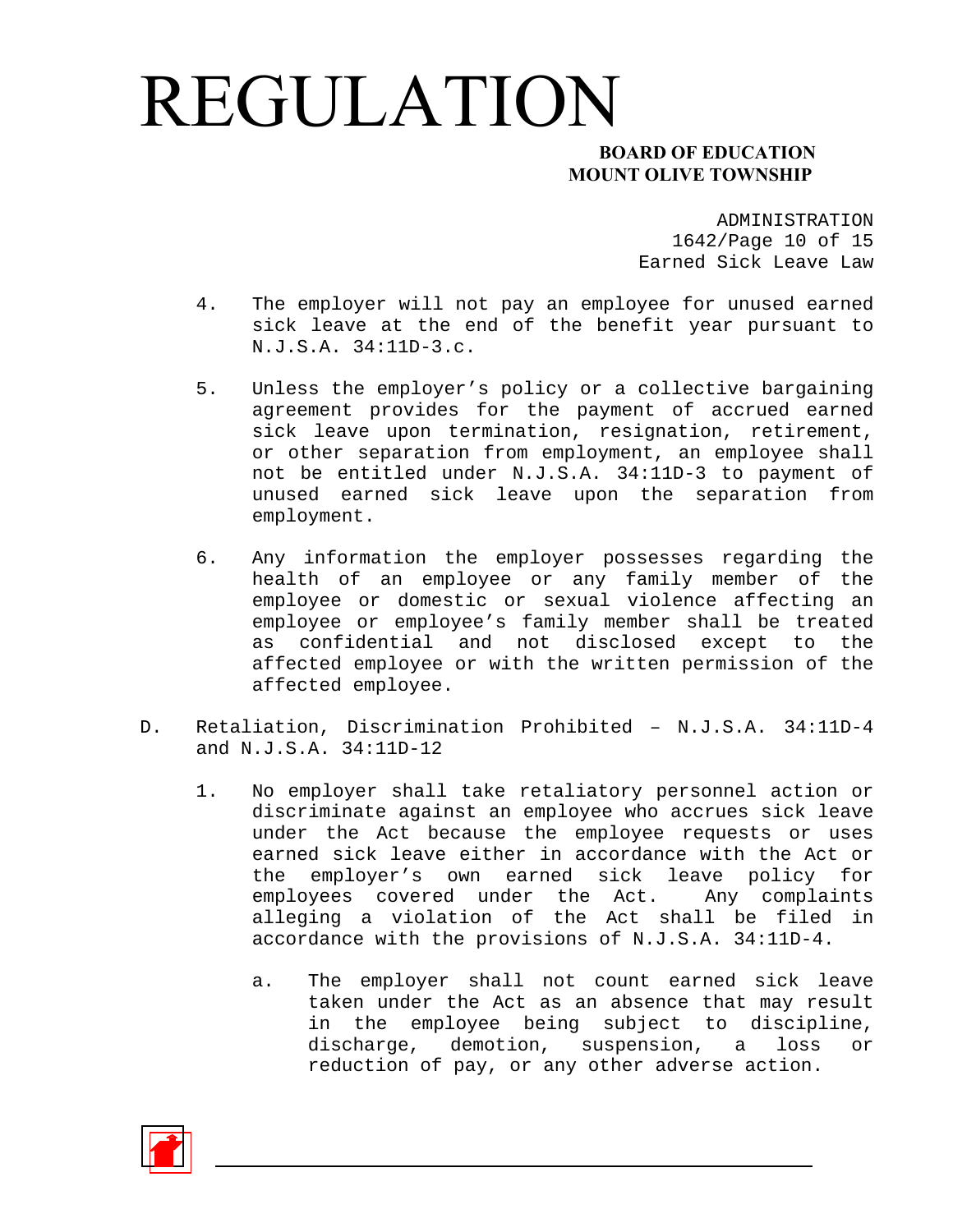#### **MOUNT OLIVE TOWNSHIP**

ADMINISTRATION 1642/Page 11 of 15 Earned Sick Leave Law

- 2. There shall be a rebuttable presumption of an unlawful retaliatory personnel action under N.J.S.A. 34:11D-4 whenever the employer takes adverse action against an employee within ninety days of when that employee:
	- a. Files a complaint with the Department or a court alleging a violation of any provision of N.J.S.A. 34:11D-4;
	- b. Informs any person about the employer's alleged violation of N.J.S.A. 34:11D-4;
	- c. Cooperates with the Department or other persons in the investigation or prosecution of any alleged violation of N.J.S.A. 34:11D-4;
	- d. Opposes any policy, practice, or act that is unlawful under N.J.S.A. 34:11D-4; or
	- e. Informs any person of his or her rights under N.J.S.A. 34:11D-4.
- 3. Protections of N.J.S.A. 34:11D-4 shall apply to any person who mistakenly but in good faith alleges violations of the Act.
- 4. Any violator of the provisions of N.J.S.A. 34:11D-4 shall be subject to relevant penalties and remedies provided by the "New Jersey State Wage and Hour Law," N.J.S.A. 34:11-56a et seq., including the penalties and remedies provided by N.J.S.A. 34:11-56a24, and relevant penalties and remedies provided by N.J.S.A. 2C:40A-2, for discharge or other discrimination.
- 5. The employer shall not, during the Public Health Emergency and State of Emergency declared by the Governor of New Jersey in Executive Order 103 of 2020 concerning the coronavirus disease 2019 pandemic, terminate or otherwise penalize an employee if the

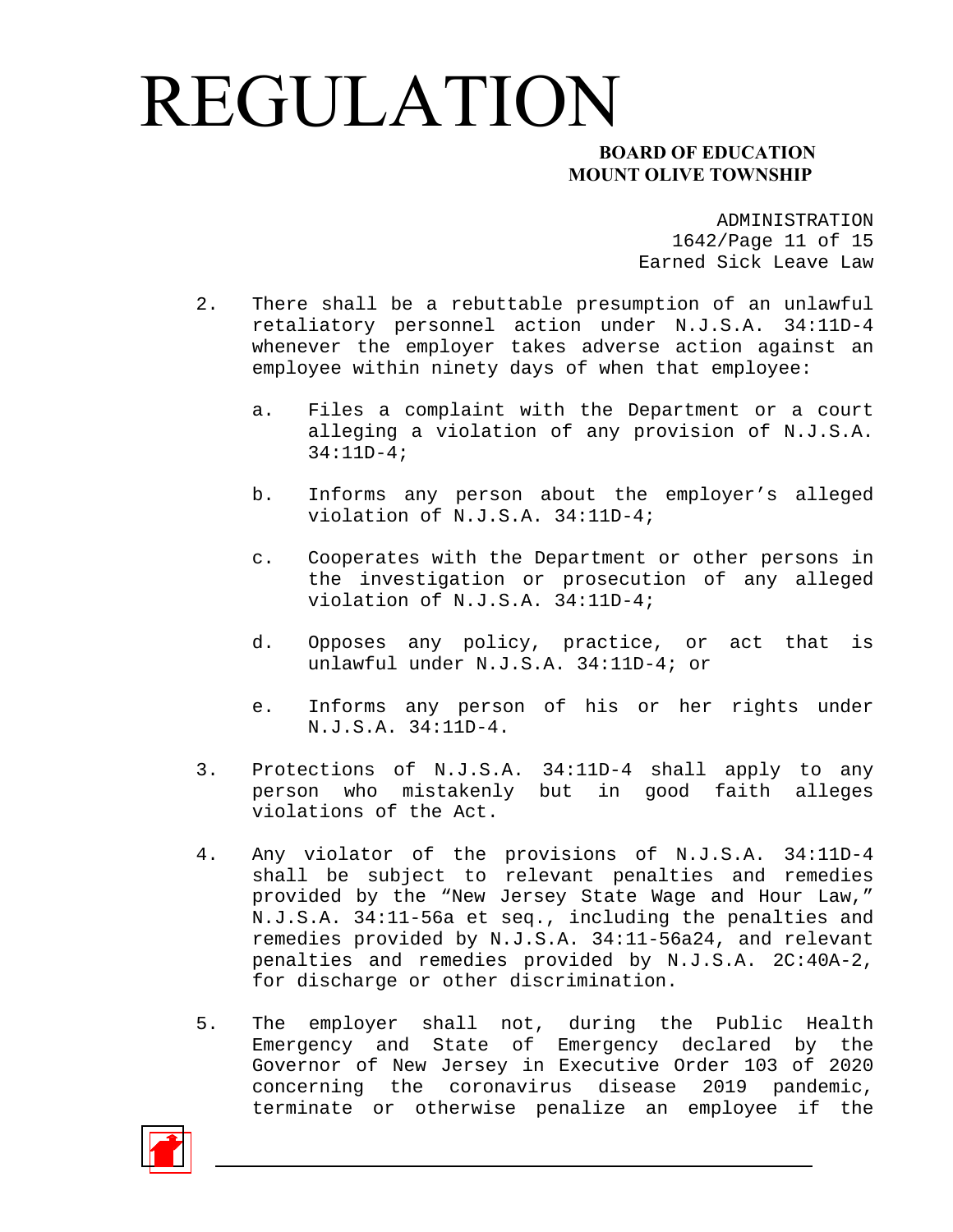#### **MOUNT OLIVE TOWNSHIP**

ADMINISTRATION 1642/Page 12 of 15 Earned Sick Leave Law

employee requests or takes time off from work based on the written or electronically transmitted recommendation of a medical professional licensed in New Jersey that the employee take that time off for a specified period of time because the employee has, or is likely to have, an infectious disease, as defined in N.J.S.A. 26:13-2, which may infect others at the employee's workplace.

- a. The employer shall not, following that specified period of time as per D.5. above, refuse to reinstate the employee to employment in the position held when the leave commenced with no reduction in seniority, status, employment benefits, pay, or other terms and conditions of employment.
- E. Violations; Remedies, Penalties, Other Measures N.J.S.A. 34:11D-5
	- 1. Any failure of the employer to make available or pay earned sick leave as required by the Act, or any other violation of the Act, shall be regarded as a failure to meet the wage payment requirements of the "New Jersey State Wage and Hour Law," N.J.S.A. 34:11-56a et seq., or other violation of the New Jersey State Wage and Hour Law, as the case may be, and remedies, penalties, and other measures provided by the New Jersey State Wage and Hour Law, N.J.S.A. 34:11-58, and N.J.S.A. 2C:40A-2 for failure to pay wages or other violations of the New Jersey State Wage and Hour Law shall be applicable, including, but not limited to, penalties provided pursuant to N.J.S.A. 34:11-56a22 and 34:11- 56a24, and civil actions by employees pursuant to N.J.S.A. 34:11-56a25, except that an award to an employee in a civil act shall include, in addition to the amount provided pursuant to N.J.S.A. 34:11-56a25, any actual damages suffered by the employee as the result of the violation plus an equal amount of liquidated damages.

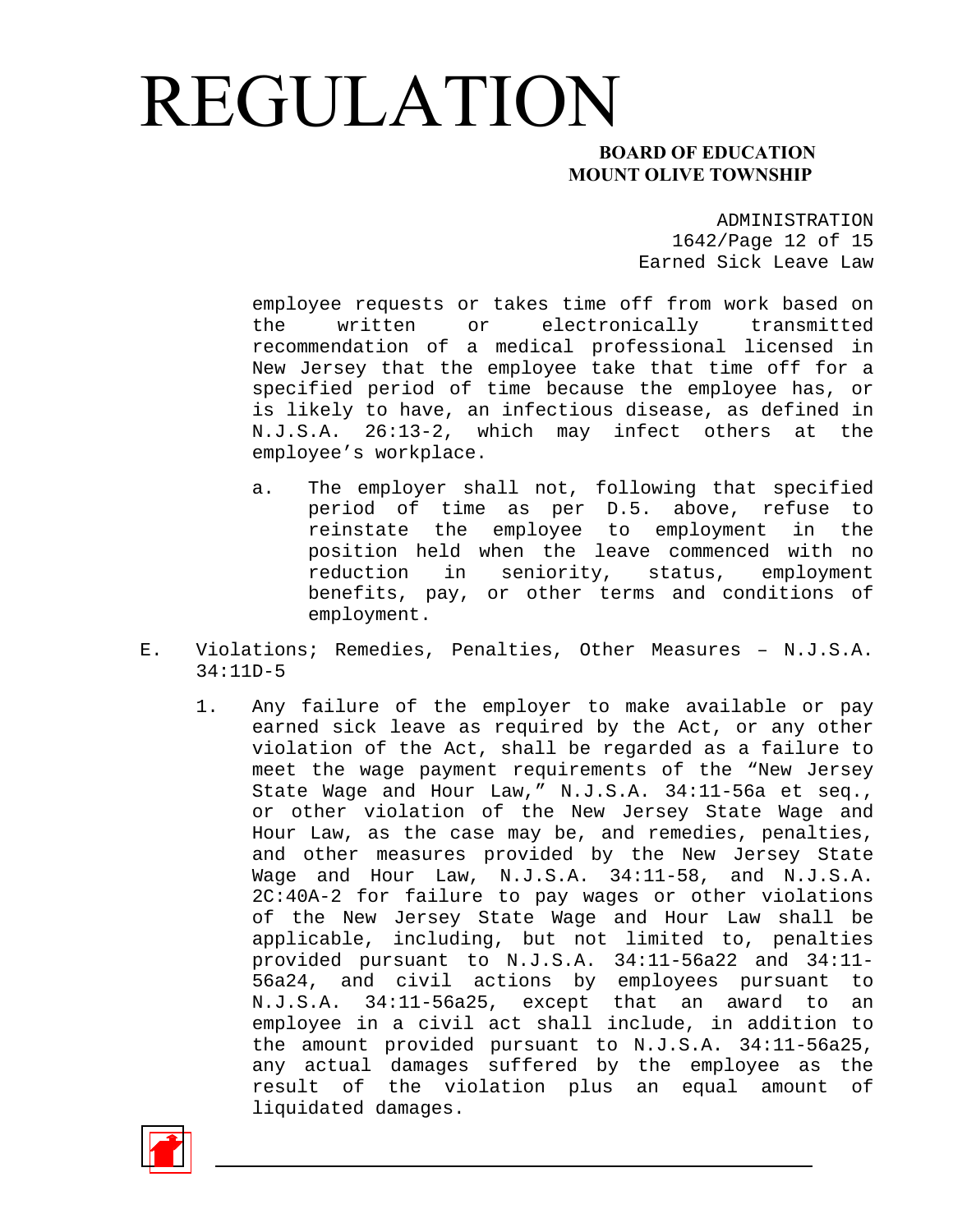#### **MOUNT OLIVE TOWNSHIP**

ADMINISTRATION 1642/Page 13 of 15 Earned Sick Leave Law

- F. Retention of Records, Access N.J.S.A. 34:11D-6
	- 1. The employer shall retain records documenting hours worked by employees and earned sick leave accrued/advanced, used, paid, and paid out and carried over by/to employees, for a period of five years, and shall, upon demand, allow the Department access to those records to monitor compliance with the requirements of the Act.
		- a. If an employee makes a claim the employer has failed to provide earned sick leave required by the Act and the employer has not maintained or retained adequate records documenting hours worked by the employee and earned sick leave taken by the employee or does not allow the Department access to the records, it shall be presumed the employer has failed to provide the earned sick leave, absent clear and convincing evidence otherwise.
	- 2. In addition, the penalties provided by the "New Jersey State Wage and Hour Law," N.J.S.A. 34:11-56a et seq. for violations of the requirements of the New Jersey State Wage and Hour Law regarding the maintaining and disclosure of records shall apply to violations of the requirements of N.J.S.A. 34:11D-6.
- G. Notification to Employees N.J.S.A. 34:11D-7
	- 1. The employer shall provide notification, in a form issued by the Commissioner, to employees of their rights under the Act, including the amount of earned sick leave to which they are entitled and the terms of its use and remedies provided by the Act to employees if the employer fails to provide the required benefits or retaliates against employees exercising their rights under the Act.

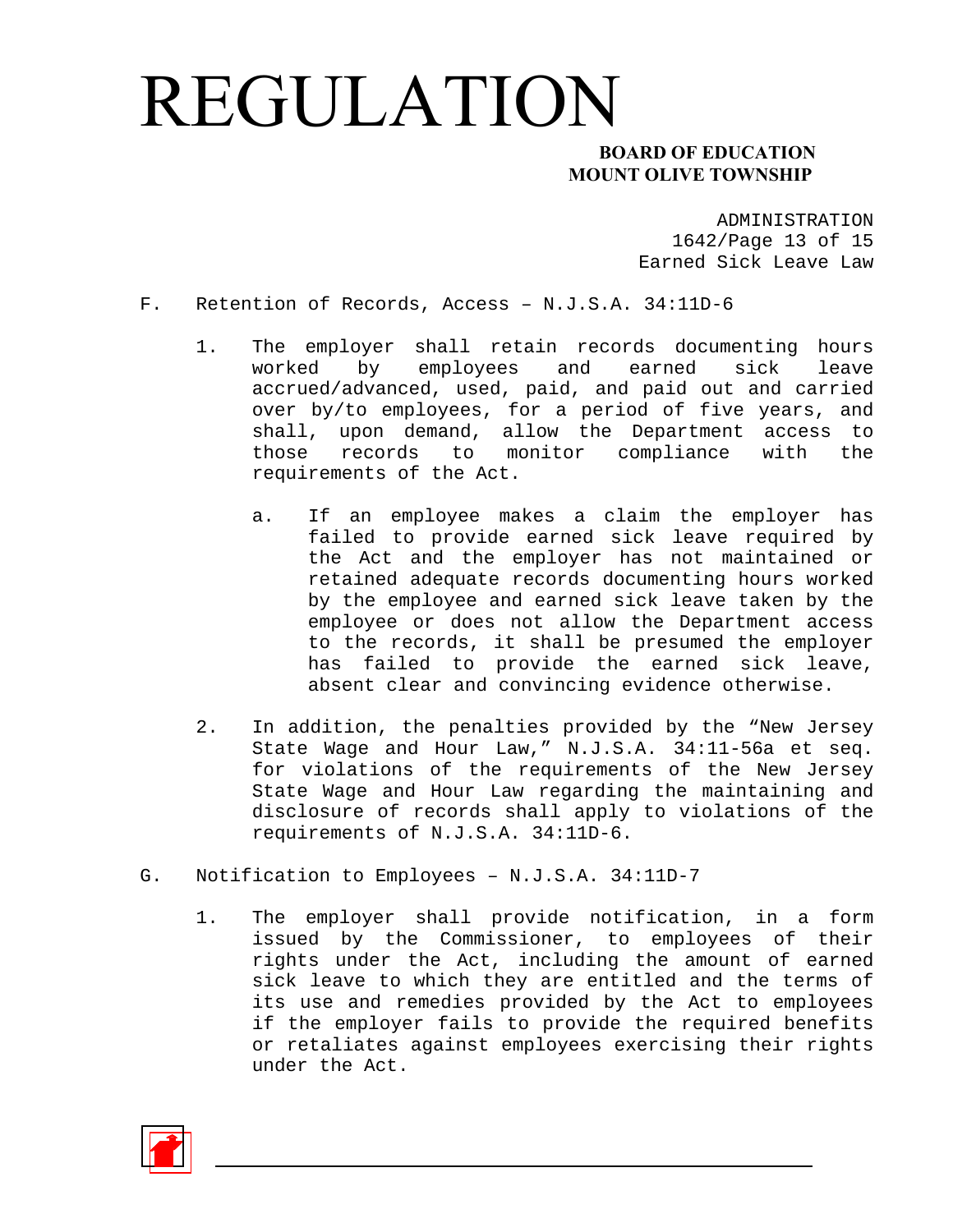#### **MOUNT OLIVE TOWNSHIP**

ADMINISTRATION 1642/Page 14 of 15 Earned Sick Leave Law

- a. The employer shall conspicuously post the notification in a place or places accessible to all employees in each of the employer's workplaces.
- b. The employer shall also provide each employee with a written copy of the notification: not later than thirty days after the form of the notification is issued; at the time of the employee's hiring, if the employee is hired after the issuance; and at any time, when first requested by the employee.
- c. The Commissioner shall make the notifications available in English, Spanish, and any other language that the Commissioner determines is the first language of a significant number of workers in the State and the employer shall use the notification in English, Spanish, or any other language for which the Commissioner has provided notifications and which is the first language of a majority of the employer's workforce.
- H. Provisions Preemptive; Construction of Act N.J.S.A. 34:11D-8
	- 1. No provision of the Act, or any regulations promulgated to implement or enforce the Act, shall be construed as:
		- a. Requiring the employer to reduce, or justifying the employer in reducing, rights or benefits provided by the employer pursuant to the employer's policy or a collective bargaining agreement which are more favorable to employees than those required by the Act or which provide rights or benefits to employees not covered by the Act;